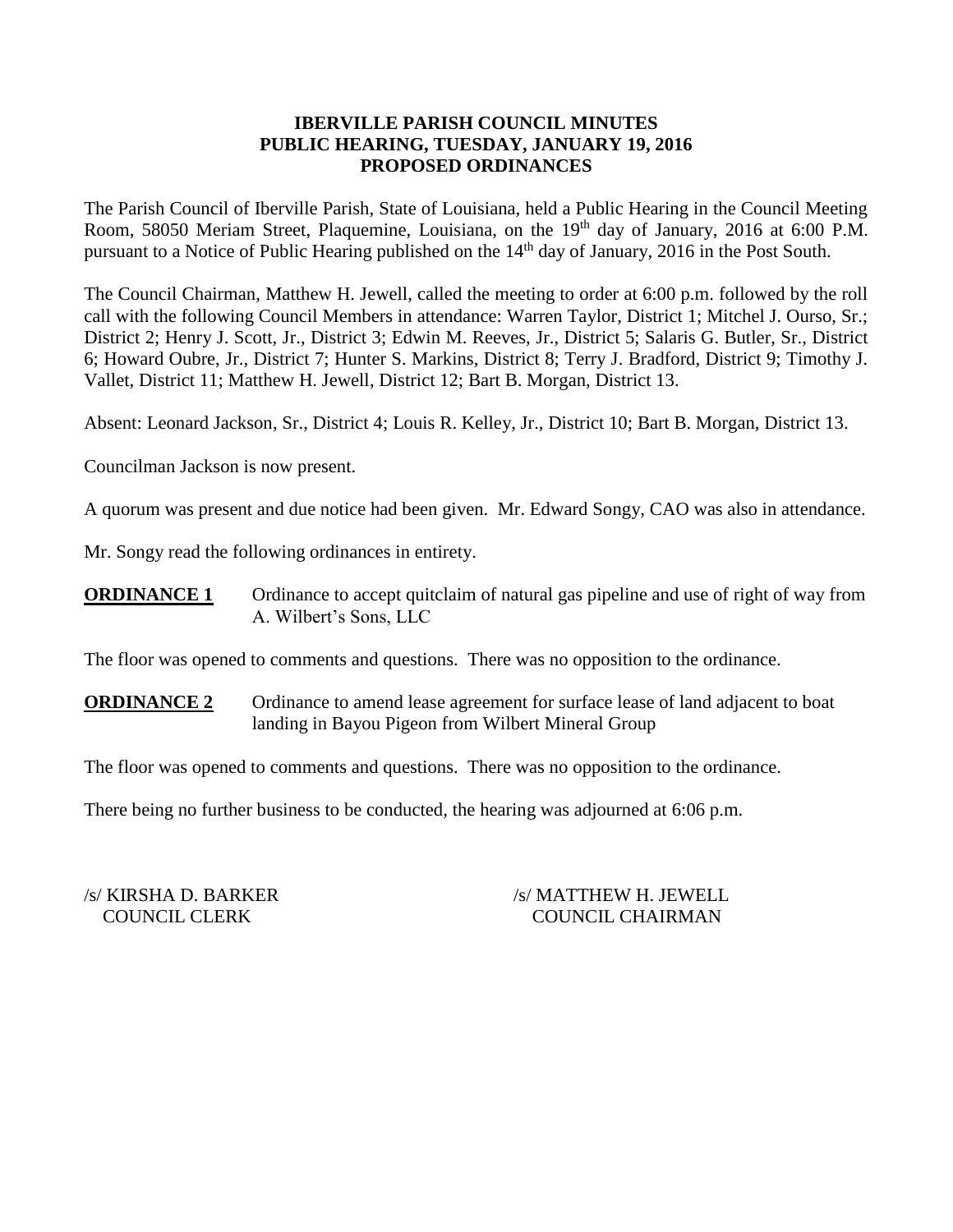### **IBERVILLE PARISH COUNCIL MINUTES REGULAR MEETING, TUESDAY, JANUARY 19, 2016**

The Parish Council of Iberville Parish, State of Louisiana, met in Regular Session, in the Council Meeting Room, 2nd Floor, Courthouse Building, 58050 Meriam Street, Plaquemine, Louisiana, on the  $19<sup>th</sup>$  day of January, 2016.

The Council Chairman, Matthew H. Jewell, called the meeting to order at 6:30 p.m. followed by the roll call with the following Council Members in attendance: Warren Taylor, District 1; Mitchel J. Ourso, Sr.; District 2; Thomas E. Dominique, Sr., District 3; Leonard Jackson, Sr., District 4; Edwin M. Reeves, Jr., District 5; Courtney P. Lewis, District 6; Ty J. Arnold, District 7; Hunter S. Markins, District 8; Terry J. Bradford, District 9; Louis R. Kelley, Jr., District 10; Timothy J. Vallet, District 11; Matthew H. Jewell, District 12.

Absent: Bart B. Morgan, District 13.

Parish President- J. Mitchell Ourso, Jr., Chief Administrative Officer- Edward Songy and Legal Counsel- Scott Stassi were also in attendance.

A quorum was present and due notice had been published in the official journal on the  $14<sup>th</sup>$  day of January, 2016. The Pledge of Allegiance followed.

Council Chairman Jewell called for anyone wanting to make public comments to register with the Clerk. No one registered to speak.

### MOMENT OF SILENCE

- A) Theophile "June" Blanchard- oldest WWII Veteran in Iberville Parish
- A moment of silence was held for Mr. Theophile "June" Blanchard who was the oldest WWII Veteran in Iberville Parish. Mr. Blanchard was 102 years old at the time of his passing.

### ELECTION OF COUNCIL CHAIRMAN

Councilman Reeves opened nominations for Council Chairman.

Upon a motion by Councilman Reeves, and seconded by Councilman Vallet, it was moved to nominate Councilman Jewell for Council Chairman.

Upon a motion by Councilman Jackson, and seconded by Councilman Reeves, it was moved to close the nomination for Council Chairman. The motion was unanimously approved by the Council.

The motion having been duly submitted to a vote was duly adopted by the following yea and nay votes on roll call:

YEAS: Taylor, Ourso, Dominique, Jackson, Reeves, Lewis, Arnold, Markins, Bradford, Kelley, Vallet. NAYS: None.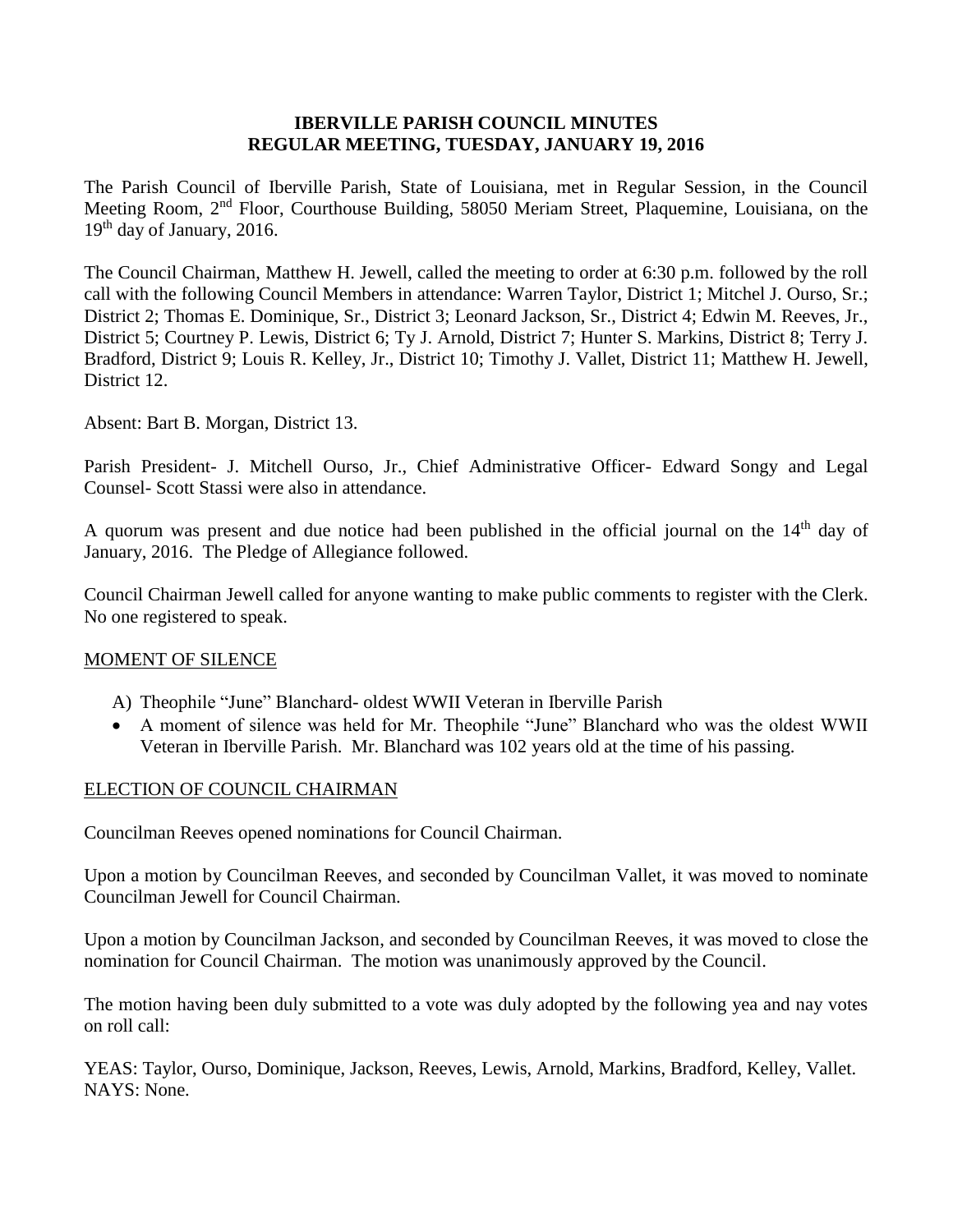ABSTAIN: None. ABSENT: Morgan.

Councilman Jewell is declared Council Chairman.

## ELECTION OF COUNCIL VICE CHAIRMAN

Chairman Jewell opened nominations for Council Vice Chairman.

Upon a motion by Councilman Dominique, and seconded by Councilman Ourso, it was moved to nominate Councilman Taylor for Council Vice Chairman.

Upon a motion by Councilman Bradford, and seconded by Councilman Arnold, it was moved to close the nominations for Council Vice Chairman. The motion was unanimously approved by the Council.

The motion having been duly submitted to a vote was duly adopted by the following yea and nay votes on roll call:

YEAS: Taylor, Ourso, Dominique, Jackson, Reeves, Lewis, Arnold, Markins, Bradford, Kelley, Vallet. NAYS: None. ABSTAIN: None. ABSENT: Morgan.

Councilman Taylor is declared Council Vice Chairman.

# REAPPOINTMENT OF COUNCIL CLERK

Upon a motion by Councilman Kelley, and seconded by the Council, it was moved to reappoint Kirsha D. Barker as Council Clerk. The motion having been duly submitted to a vote was duly adopted by the following yea and nay votes on roll call:

YEAS: Taylor, Ourso, Dominique, Jackson, Reeves, Lewis, Arnold, Markins, Bradford, Kelley, Vallet. NAYS: None. ABSTAIN: None. ABSENT: Morgan.

The motion was declared adopted by the Chairman.

### PRESENTATIONS AND APPEARANCES

None.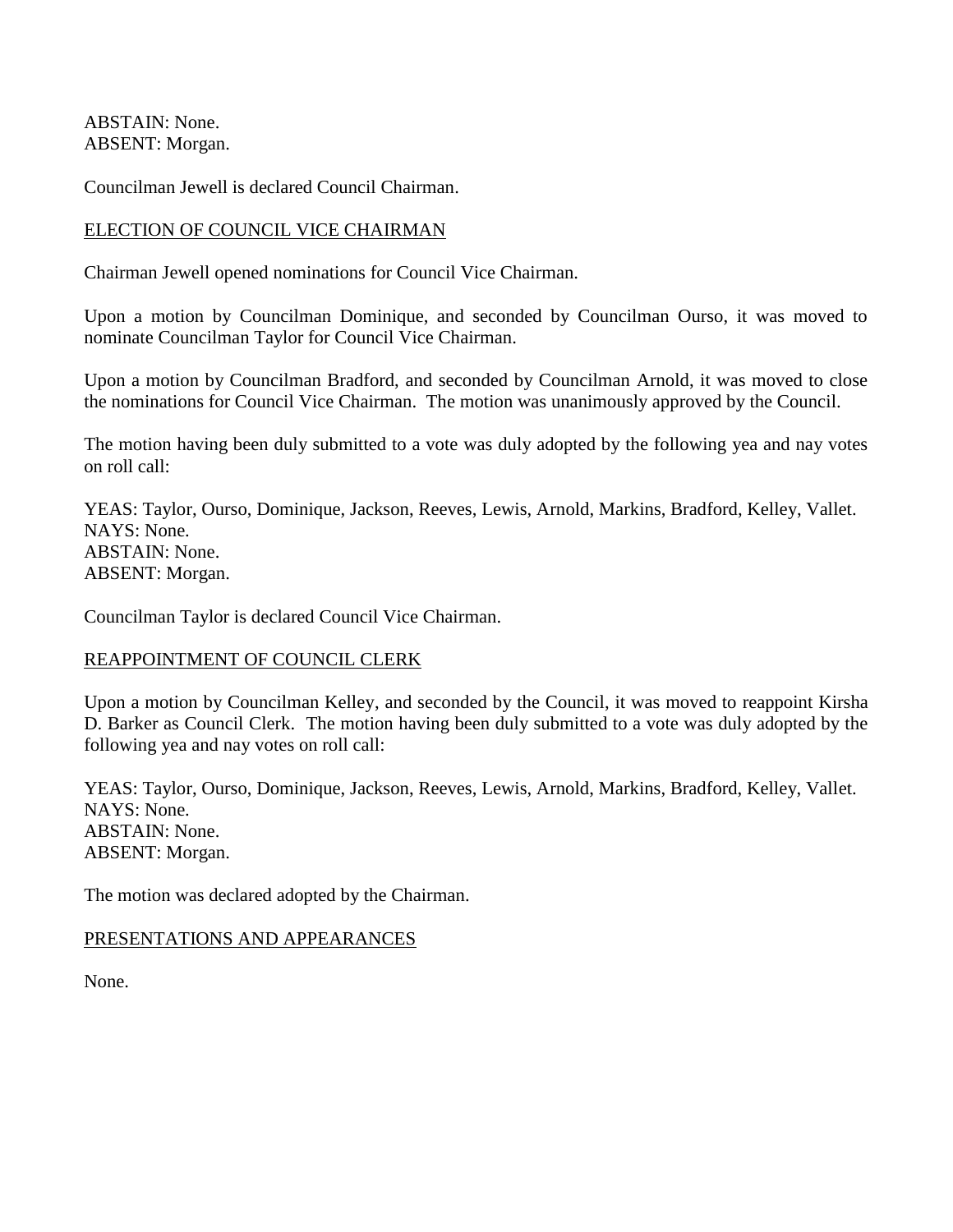## APPROVAL OF MINUTES

Upon a motion by Councilman Reeves, and seconded by Councilman Taylor, it was moved to wave the reading of the minutes of December 15, 2015 and approve as written. The motion having been duly submitted to a vote was duly adopted by the following yea and nay votes on roll call:

YEAS: Taylor, Ourso, Dominique, Jackson, Reeves, Lewis, Arnold, Markins, Bradford, Kelley, Vallet. NAYS: None. ABSTAIN: None. ABSENT: Morgan.

The motion was declared adopted by the Chairman.

## PRESIDENT'S REPORT

President Ourso reported on the following:

- President Ourso congratulated Chairman Jewell and Vice Chairman Taylor on their re-elections. He also congratulated the Council Clerk, and thanked her for her great job in putting together the Swearing In Ceremony.
- There have been some unforeseen issues with the HVAC system contract. The courthouse was built in the early 1980's with asbestos. Therefore, the contractor cannot change the HVAC system due to the asbestos. The Parish has opted out of the contract and will proceed with removing the asbestos. There will be a safety conscious plan in place for the asbestos abatement. The process will begin after the Special Election on March 5, 2016.
- The 40 year old HVAC system in the Parish jail will also have to be repaired soon. The project is estimated at \$657,000 to repair the system.
- Former Councilman Butler had an agenda item to discuss the issues of speeding and truck traffic on True Hope Lane. President Ourso explained that the Plaquemine Ferry is now running two ferries which has increased traffic on the highway causing people to detour to surrounding streets to avoid the traffic. He stated the State of Louisiana should add another ramp going up the levee to relieve the stopped traffic on the highway. Councilman Butler asked the Parish to add street signs to prevent the trucks from driving through; and to also add speed limit signs. President Ourso provided pictures of the signs that were added by the Parish.
- The Department of Health & Hospitals (DHH) recently inspected the Ochsner Clinic here in the Parish. The clinic passed the inspection with flying colors. There were no critical items found in the inspection.
- There has been recent railroad repair on LaCroix Road in White Castle. There has been an addition of a fire department across the railroad track. President Ourso also asked Acadian Ambulance to station an ambulance across the railroad track during the repairs.
- President Ourso respectively asked the Council to pass on the condemnation resolutions on the agenda tonight. The administration is not ready at this time, and would like to forward these items to a future meeting.
- President Ourso would like to address the agenda item to discuss the condemned building located at 58405 Barrow Street, Plaquemine, LA. He has asked the Council to go into Executive Session with the attorney representing the Parish to discuss this agenda item.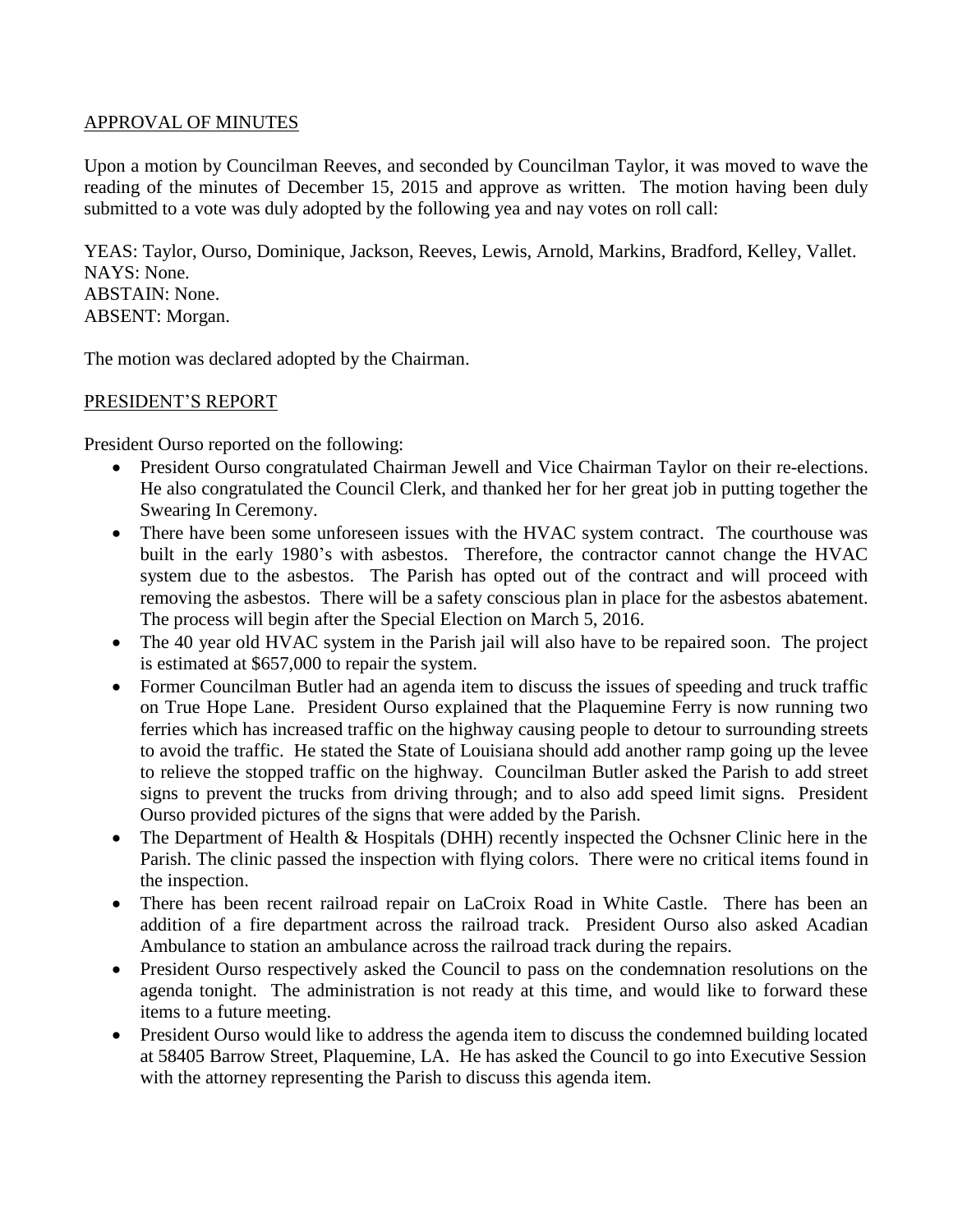Lastly, the new automated garbage collection began yesterday. Councilman Reeves asked if the garbage collection is for residential pick up only; what about the businesses? President Ourso stated the Parish pays for around 11,800 houses in the contract and the commercial businesses are to use dumpsters. The new automated garbage collection is for residential pick up only. He explained that whatever the business used prior to the change in garbage collection should be what they continue to use now.

# EXECUTIVE SESSION

Upon a motion by Councilman Taylor, and seconded by Councilman Dominique, it was moved to go into Executive Session at 6:53 p.m. to discuss authorizing the Parish President to sign a mutual release, assignment and waiver agreement with Regions Bank and subsidiaries pertaining to the Central Iberville Community Complex and Health Center, Inc. The motion having been duly submitted to a vote was duly adopted by the following yea and nay votes on roll call:

YEAS: Taylor, Ourso, Dominique, Jackson, Reeves, Lewis, Arnold, Markins, Bradford, Kelley, Vallet. NAYS: None. ABSTAIN: None. ABSENT: Morgan.

The motion was declared adopted by the Chairman.

Upon a motion by Councilman Reeves, and seconded by Councilman Taylor, it was moved to go out of Executive Session at 7:10 p.m. The motion having been duly submitted to a vote was duly adopted by the following yea and nay votes on roll call:

YEAS: Taylor, Ourso, Dominique, Jackson, Reeves, Lewis, Arnold, Markins, Bradford, Kelley, Vallet. NAYS: None. ABSTAIN: None. ABSENT: Morgan.

The motion was declared adopted by the Chairman.

## **MOTION TO AUTHORIZE THE PARISH PRESIDENT TO SIGN MUTUAL RELEASE, ASSIGNMENT AND WAIVER AGREEMENT WITH REGIONS BANK AND SUBSIDIARIES PERTAINING TO THE CENTRAL IBERVILLE COMMUNITY COMPLEX AND HEALTH CENTER, INC**

Upon a motion by Councilwoman Lewis, and seconded by Councilman Kelley, it was moved to authorize the Parish President to sign a mutual release, assignment and waiver agreement with Regions Bank and subsidiaries pertaining to the Central Iberville Community Complex and Heath Center, Inc. The motion having been duly submitted to a vote was duly adopted by the following yea and nay votes on roll call:

YEAS: Taylor, Ourso, Dominique, Jackson, Reeves, Lewis, Arnold, Markins, Bradford, Kelley, Vallet.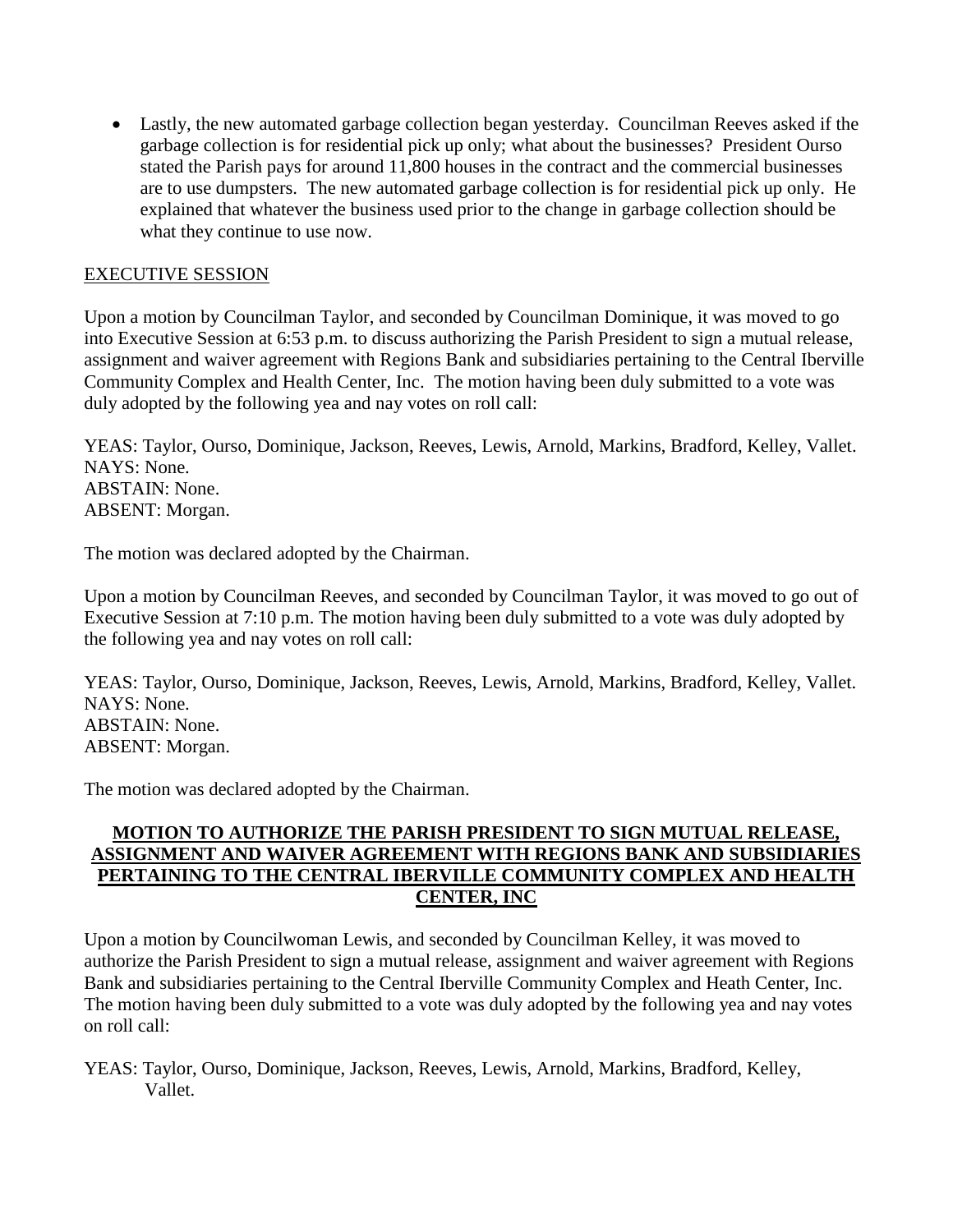NAYS: None. ABSTAIN: None. ABSENT: Morgan.

The motion was declared adopted by the Chairman on the 19<sup>th</sup> day of January, 2016.

### CHAMBER OF COMMERCE REPORT

Mr. Hank Grace stated there was nothing to report.

#### FINANCIAL REPORT

Mr. Randall Dunn stated financial statements had been sent out. He welcomed the three new Council members to contact him at any time with any questions they may have. There were no questions for Mr. Dunn.

### OLD BUSINESS

#### **ORDINANCE IPC# 001-16**

# **ORDINANCE TO AUTHORIZE PARISH PRESIDENT TO ACCEPT DONATION OF NATURAL GAS PIPELINE AND RIGHT OF WAY FROM A. WILBERT'S SONS, L.L.C.**

WHEREAS, the former Iberville Parish Police Jury obtained natural gas from a pipeline extending from Livonia to the Rosedale Field that is approximately 47,865 feet in length that was operated previously by Poydras Gas Company and subsequently sold to A. Wilbert's Sons, LLC as depicted on the map attached hereto and incorporated by reference, and the rights of ways were also acquired by A. Wilbert's Sons, LLC

 WHEREAS, the Iberville Parish Council has been maintaining the lines and rights of way and testing the natural gas line used to transport natural gas to its customers in the northern areas of Iberville Parish.

 WHEREAS, A. Wilbert's Sons, LLC has expressed its intention to donate by quitclaim deed the entire natural gas pipeline and rights of ways to the Iberville Parish Council.

 WHEREAS, the ownership of the natural gas line and transfer of the rights of way to the Iberville Parish Council would best serve the needs of the Parish and the Parish Utility Department in deliver of natural gas to its customers.

 WHEREAS, the Iberville Parish Council is authorized and empowered to accept a donation of immovable property provided such donation is acquired by Ordinance under the provisions of Section 2- 11(A)(12) of the Home Rule Charter.

 NOW, THEREFORE BE IT RESOLVED, by the Iberville Parish Council as follows: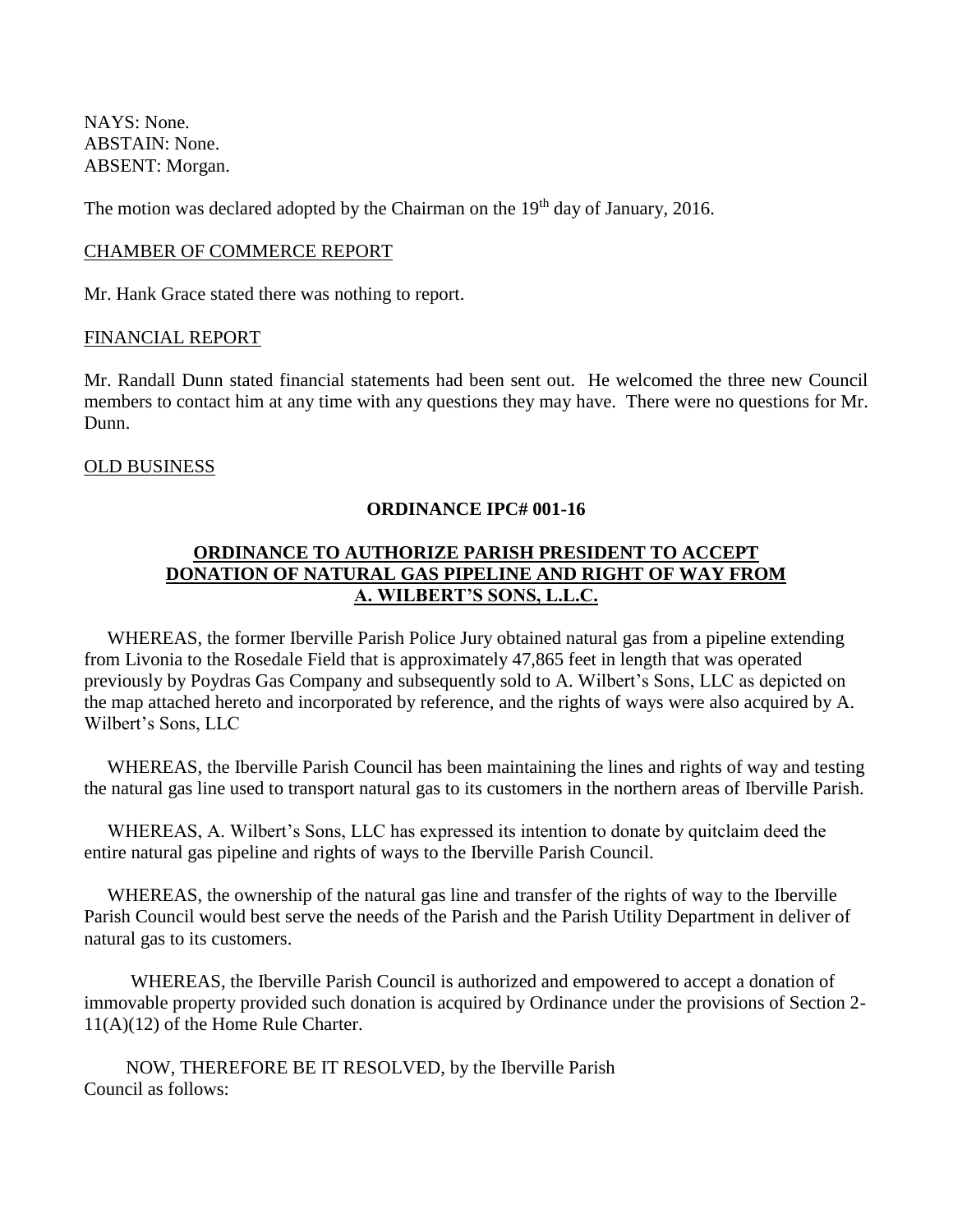"That J. Mitchell Ourso, Jr., Parish President, be and is hereby authorized and empowered, for and on behalf of the Iberville Parish Council, to accept said donation of the natural gas line and rights of way from A. Wilbert's Sons, LLC and is hereby authorized to execute and all documents necessary for the transfer of said property to the Iberville Parish Council, and to do any and all other objects necessary or requisite in the premises to carry out the said donation as may be necessary and proper and consistent herewith"

 The foregoing ordinance, which was previously introduced at a regular meeting of the Parish Council on the 15th day of December, 2015, and a summary thereof having been published in the official journal, the public hearing on this ordinance held on the  $19<sup>th</sup>$  day of January, 2016, at 6:00 p.m., in the Council Meeting Room, 58050 Meriam Street, Plaquemine, Louisiana, was brought up for final passage with a motion by Councilman Taylor, and seconded by Councilman Markins, having been duly submitted to a vote, the ordinance was duly adopted by the following yea and nay vote on roll call:

YEAS: Taylor, Ourso, Dominique, Jackson, Lewis, Arnold, Markins, Bradford, Kelley, Vallet. NAYS: None. ABSTAIN: Reeves ABSENT: Morgan.

The ordinance was declared adopted by the Chairman on the 19<sup>th</sup> day of January, 2016.

#### **ORDINANCE IPC 2016-002**

## **ORDINANCE TO AMEND SURFACE LEASE AGREEMENT WITH A. WILBERT'S SONS, LLC FOR A TRACT OF LAND LOCATED IN BAYOU PIGEON, LOUISIANA ADJACENT TO PUBLIC BOAT LAUNCH**

 WHEREAS, A. Wilbert's Sons, LLC has surface rights of a tract of land adjacent to the public boat launch located off of La. Highway 77 Bayou Pigeon, Louisiana and said land is capable of being utilized as additional parking and other purposes related to accessing and exploring the Atchafalaya Basin.

 WHEREAS, A. Wilbert's Sons, LLC has expressed its intention to enter into an amended lease agreement for the parcel of land located in Section 28, T-11-S, R-11-E, in Iberville Parish adjacent to the public boat launch until 2028. The amended lease agreement will be a surface lease agreement on the additional property. The property to be leased in more fully described on the survey map for A. Wilbert's Sons, LLC dated October 9, 2009 attached hereto and incorporated by reference.

WHEREAS, Section  $2-11(A)(12)$  of the Iberville Parish Home Rule Charter provides that the acquisition of any real rights, including leased land, in immovable property shall be by ordinance.

 NOW, THEREFORE, BE IT ORDAINED by the Iberville Parish Council as follows: "That J. Mitchell Ourso, Jr., Parish President, be and is hereby authorized to negotiate an amended lease agreement for the tract of land adjacent to the public boat landing located on La. Highway 77 in Bayou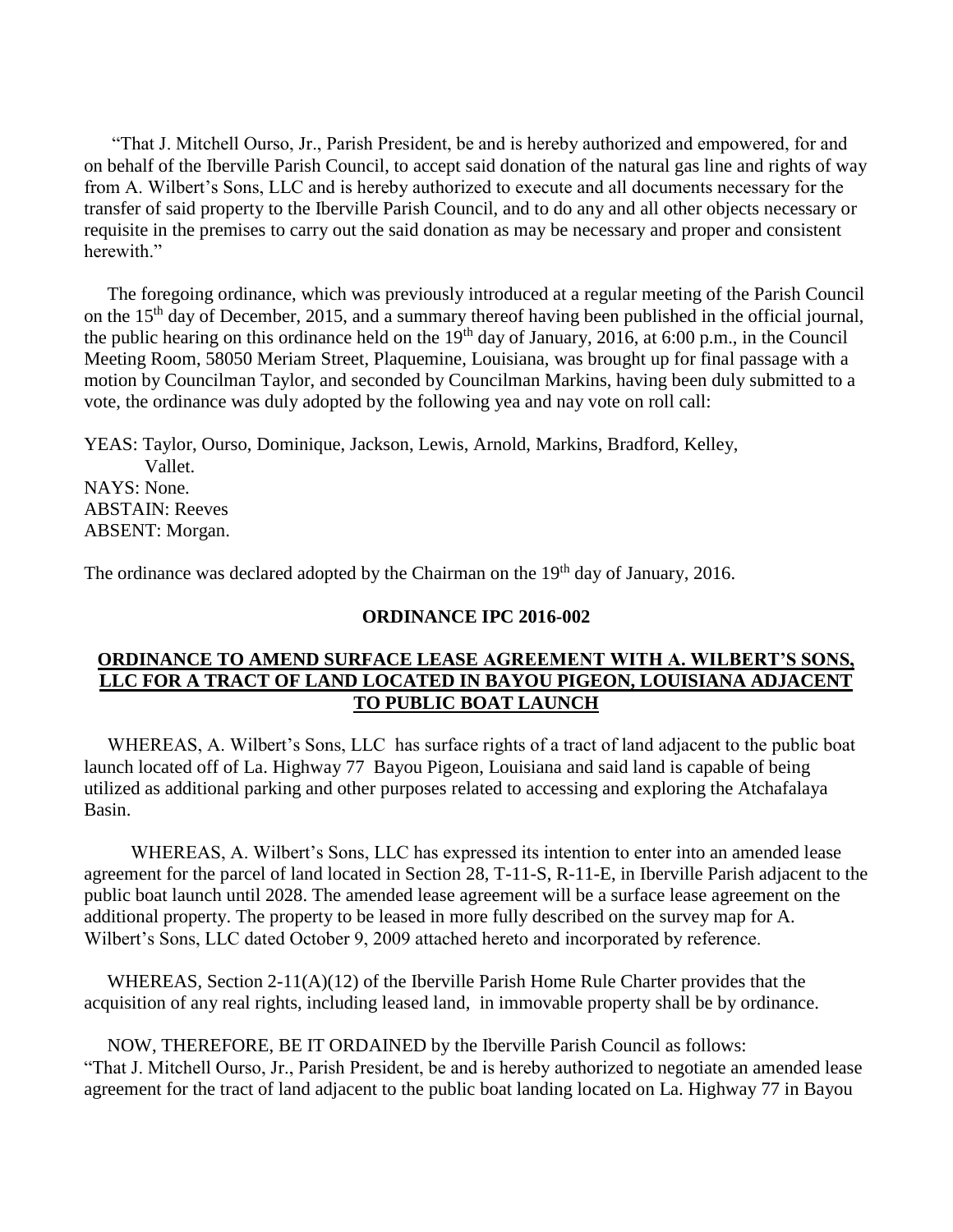Pigeon with A. Wilbert's Sons, LLC through December 31, 2027 for use as a public boat launch site and additional uses to help promote parish tourism and the Atchafalaya Basin."

 The foregoing ordinance, which was previously introduced at a regular meeting of the Parish Council on the 15<sup>th</sup> day of December, 2015, and a summary thereof having been published in the official journal, the public hearing on this ordinance held on the  $19<sup>th</sup>$  day of January, 2016, at 6:00 p.m., in the Council Meeting Room, 58050 Meriam Street, Plaquemine, Louisiana, was brought up for final passage with a motion by Councilman Taylor, and seconded by Councilman Markins, having been duly submitted to a vote, the ordinance was duly adopted by the following yea and nay vote on roll call:

YEAS: Taylor, Ourso, Dominique, Jackson, Lewis, Arnold, Markins, Bradford, Kelley, Vallet. NAYS: None. ABSTAIN: Reeves ABSENT: Morgan.

The ordinance was declared adopted by the Chairman on the 19<sup>th</sup> day of January, 2016.

## NEW BUSINESS

A) Introduction of Ordinances

The following ordinances were introduced by Mr. Songy:

1) Ordinance to grant AT&T a utility servitude along Enterprise Boulevard from La Hwy 1148 to John Britton Parkway

Upon a motion by Councilman Reeves, seconded by Councilwoman Lewis, it was moved that a public hearing be held on Tuesday, February 16, 2016 at 6:00 p.m. on the introduced ordinance.

The motion having been duly submitted to a vote, was duly adopted by the following yea and nay votes on roll call:

YEAS: Taylor, Ourso, Dominique, Jackson, Reeves, Lewis, Arnold, Markins, Bradford, Kelley, Vallet. NAYS: None. ABSTAIN: None. ABSENT: Morgan.

The motion was declared adopted by the Chairman the 19<sup>th</sup> day of January, 2016.

### RESOLUTION COMMITTEE REPORT

The Resolution Committee met on Tuesday, January 19, 2016 at 6:06 p.m., followed by the roll call with the following Resolution Committee Members only in attendance: Reeves, Vallet, Lewis, Arnold, Kelley, Markins, Jackson.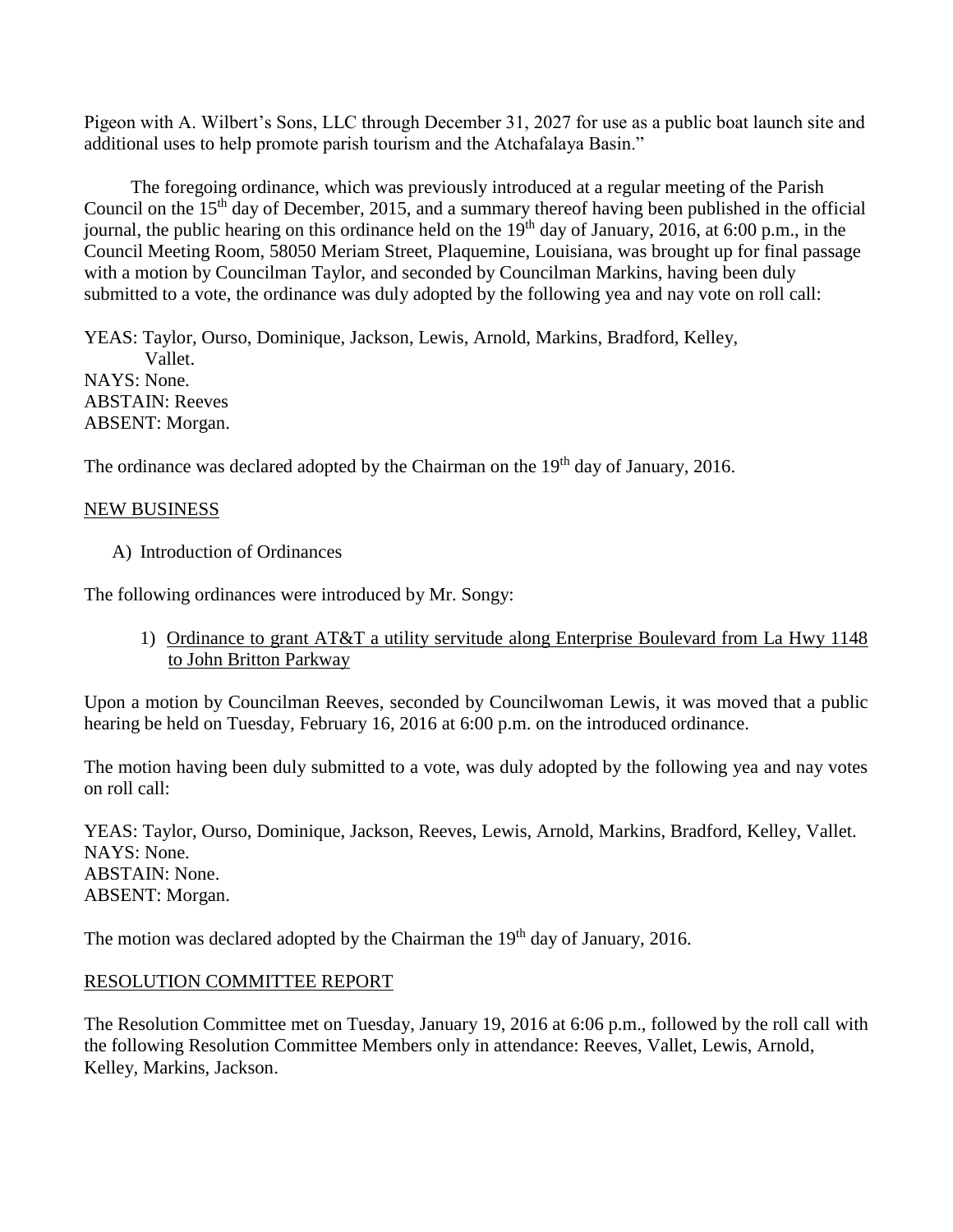Absent: Morgan.

The following resolutions were read aloud by Mr. Songy:

## A) Resolution to hire Baxley and Associates, LLC as Independent Auditor for Iberville Parish

Councilman Vallet made a recommendation to forward the resolution to the regular meeting, seconded by Councilman Reeves. The recommendation having been duly submitted to a vote was duly adopted by the following yea and nay votes on roll call by Resolution Committee Members only:

YEAS: Reeves, Vallet, Lewis, Arnold, Kelley, Markins, Jackson. NAYS: None. ABSTAIN: None. ABSENT: Morgan.

The recommendation was declared adopted by the Chairman to forward this item to the regular meeting.

- B) Resolution for condemnation of structure located at 11525 Stockton Street, Maringouin, Louisiana 70757
- This agenda item was passed on.
- C) Resolution for condemnation of structure located at 11615 Stockton Street, Maringouin, Louisiana 70757
- This agenda item was passed on.
- D) Resolution for condemnation of structure located at 11655 Stockton Street, Maringouin, Louisiana 70757
- This agenda item was passed on.
- E) Resolution for condemnation of structure located at 77630 Wheelock Lane, Maringouin, Louisiana 707657
- This agenda item was passed on.
- F) Resolution for condemnation of structure located at 25357 Fenner Street, Plaquemine, Louisiana 70764
- This agenda item was passed on.
- G) Resolution for condemnation of structure located at 57910 Barrow Street, Plaquemine, Louisiana 70764
- This agenda item was passed on.
- H) Resolution for condemnation of structure located at 57919 Pan Am Street, Plaquemine, Louisiana 70764
- This agenda item was passed on.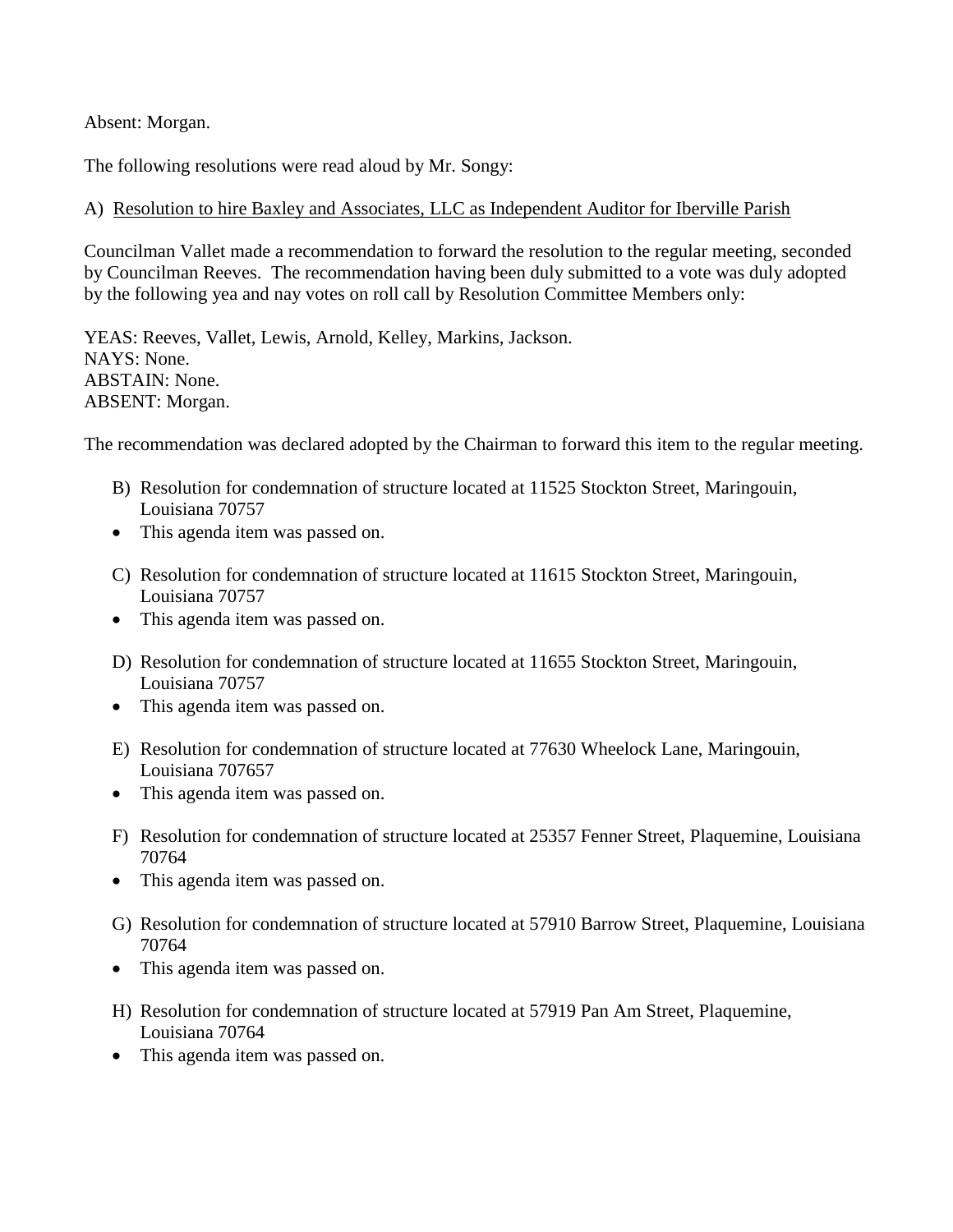- I) Resolution for condemnation of structure located at 57925 Pan Am Street, Plaquemine, Louisiana 70764
- This agenda item was passed on.

## CORRESPONDENCE- RESOLUTION

A) Resolution of support of legislation to continue funding for the LSU Ag. Center offices and further requesting support of the Police Jury Association of the Louisiana and all Parish Governments of the State for said position- Iberia Parish Council

Councilman Vallet made a recommendation to forward the resolution to the regular meeting, seconded by Councilman Reeves. The recommendation having been duly submitted to a vote was duly adopted by the following yea and nay votes on roll call by Resolution Committee Members only:

YEAS: Reeves, Vallet, Lewis, Arnold, Kelley, Markins, Jackson. NAYS: None. ABSTAIN: None. ABSENT: Morgan.

The recommendation was declared adopted by the Chairman to forward this item to the regular meeting.

During the Regular Meeting:

## **RESOLUTION IPC# 2016-001**

## **RESOLUTION TO HIRE BAXLEY AND ASSOCIATES, LLC AS INDEPENDENT AUDITOR FOR IBERVILLE PARISH**

The following resolution was introduced by Councilman Reeves and seconded by Councilman Dominique.

Whereas, Louisiana RS 24:513, Iberville Parish is required to provide the Louisiana Legislative Auditor an Independent Audit on an annual basis.

Therefore it be resolved, that Baxley and Associates, LLC be engaged to perform the Audit for Iberville Parish Council for fiscal years ending December 31, 2015, December 31, 2016, December 31, 2017 and December 31, 2018.

The above resolution was duly adopted in regular session this  $19<sup>th</sup>$  day of January, 2016, by the following vote on roll call;

YEAS: Taylor, Ourso, Dominique, Jackson, Reeves, Lewis, Arnold, Markins, Bradford, Kelley, Vallet. NAYS: None. ABSTAIN: None. ABSENT: Morgan.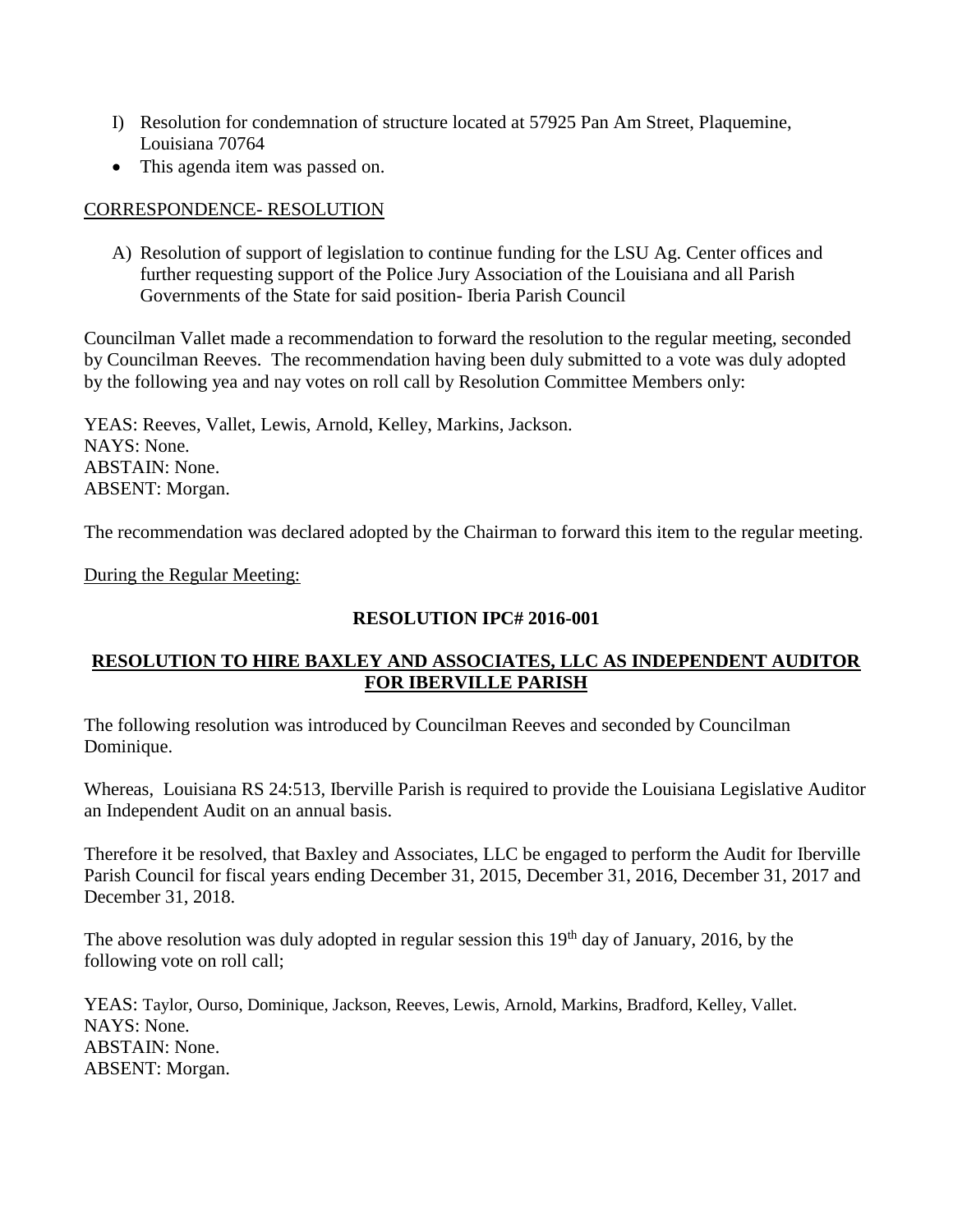The resolution was declared adopted by the Chairman on the  $19<sup>th</sup>$  day of January, 2016.

# **RESOLUTION IPC# 2016-002**

# **RESOLUTION URGING SUPPORT OF LEGISLATION TO CONTINUE FUNDING FOR THE LSU AGCENTER OFFICES AND FURTHER REQUESTING THE SUPPORT OF THE POLICE JURY ASSOCIATION OF LOUISIANA AND ALL PARISH GOVERNMENTS OF THE STATE FOR SAID POSITION**

The following resolution was introduced by Councilman Taylor and seconded by Councilman Ourso.

WHEREAS, the Iberville Parish Council urges and requests that the Governor, State legislators, and the Louisiana Board of Regents fully fund the LSU AgCenter (LSUAC) at the same level of State appropriations due to the critical economic development and educational services they provide in all 64 Louisiana parishes; and

WHEREAS, agricultural research developed through the Experiment Stations and delivery of research through the Cooperative Extension Service is vital and necessary to provide the technology to help farmers and ranchers provide a high quality, safe and affordable food supply for Louisiana people; and

WHEREAS, agricultural research and cooperative extension outreach is vital and necessary to provide the technology to support agricultural production and development related jobs in Louisiana, an industry worth over \$30 Billion to the Louisiana economy; and

WHEREAS, the AgCenter's off campus research stations provide core research support for Louisiana farmers and rancher; and

WHEREAS, the AgCenter's Cooperative Extension Service is a Parish partner providing research-based information to farmers, ranchers, and citizens throughout the state through 64 parish-based offices that are provided by local government; and

WHEREAS, over 130 local police juries, consolidated governments, school boards, district attorneys and sheriffs in Louisiana are currently participating in and supporting cooperative agreements with the LSU AgCenter supporting' Parish level programs; and

WHEREAS, the LSU AgCenter implements a very effective 4-H youth development program impacting over 225,000 children in all 64 parishes and this program is vital to the education and life skill development of Louisiana youth; and

WHEREAS, the AgCenter's family and consumer Science programs provide critical information to families on nutrition, healthy lifestyles, financial management, and childhood development; and

WHEREAS, through this partnership, research-based information is developed and transferred through an effective system in every parish using grass roots advisory councils that identify local needs, based on citizen involvement.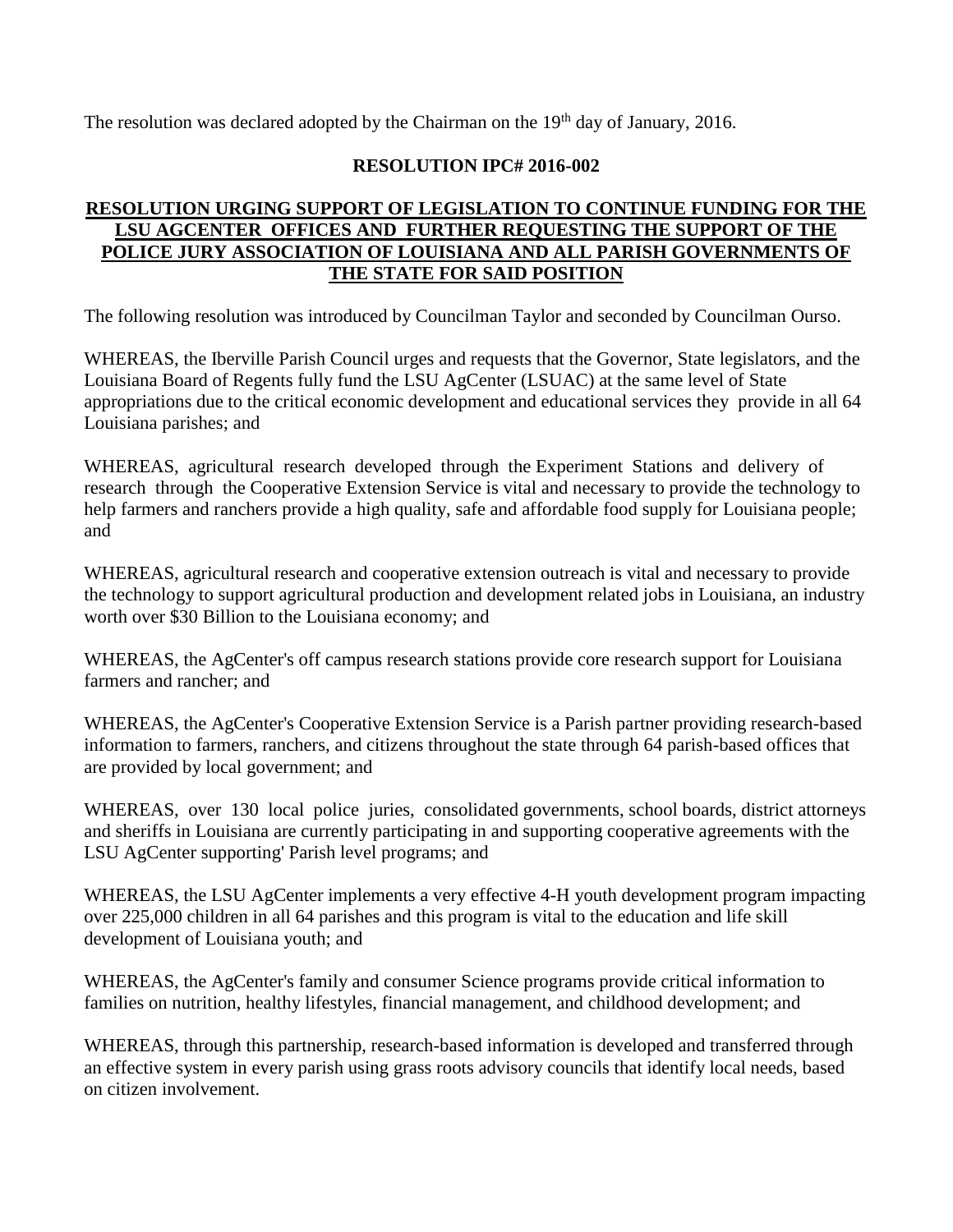NOW, THEREFORE BE IT RESOLVED, that the Iberville Parish Council does hereby urge the support of Legislation to continue funding for the LSU AgCenter Offices and further requests the support of the Police Jury Association of Louisiana and all Parish Governments of the State for said position.

The above resolution was duly adopted in regular session this 19th day of January, 2016, by the following vote on roll call;

YEAS: Taylor, Ourso, Dominique, Jackson, Reeves, Lewis, Arnold, Markins, Bradford, Kelley, Vallet. NAYS: None. ABSTAIN: None. ABSENT: Morgan.

The resolution was declared adopted by the Chairman on the 19th day of January, 2016.

## DISCUSSIONS

- A) Discussion on truck traffic and fast driving down True Hope Lane
- This agenda item was discussed during the President's Report.
- B) Discussion of condemned building located at 58405 Barrow Street, Plaquemine, LA
- This agenda item was discussed during the Executive Session.

### BOARDS & COMMISSIONS REPORT

The Boards and Commissions Committee met on Tuesday, January 19, 2016 at 6:12 p.m. followed by the roll call with the following Committee Members only in attendance: Vallet, Jackson, Markins, Lewis, Reeves, Arnold.

Absent: None.

A quorum was present.

- A) Re-appointment of Kathy D'Albor to the Capital Area Human Services District Board
- B) Re-appointment of Rev. Louis Askins to the Capital Area Human Services District Board

Upon a recommendation by Councilman Vallet, and seconded by Councilman Reeves, it was recommended to forward the re-appointment of Ms. Kathy D'Albor and Rev. Louis Askins to the Capital Area Human Services District Board. The recommendation having been duly submitted to a vote was duly adopted by the following yea and nay votes on roll call by the Boards and Commission Committee Members only:

YEAS: Vallet, Jackson, Markins, Lewis, Reeves, Arnold. NAYS: None. ABSTAIN: None. ABSENT: None.